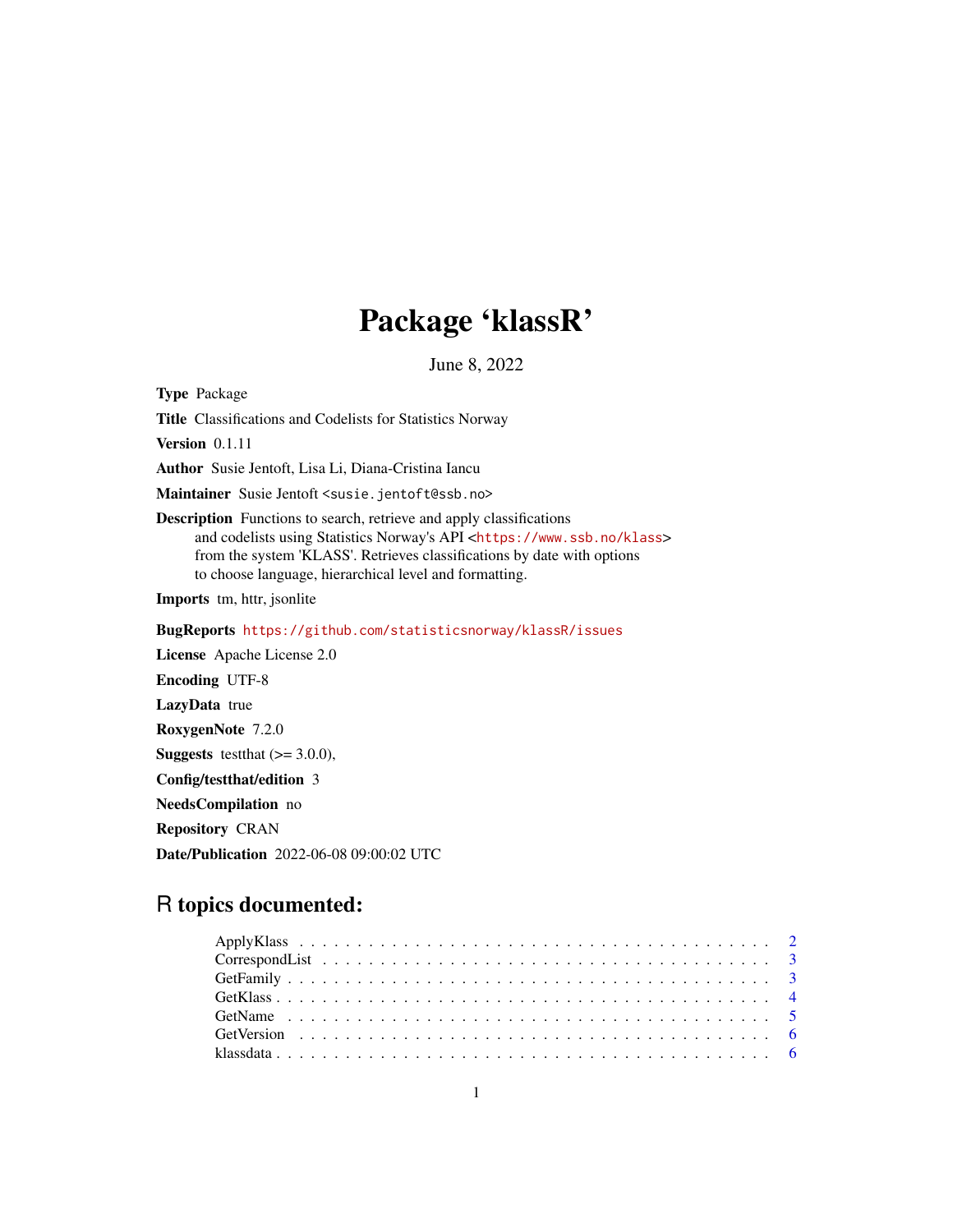#### <span id="page-1-0"></span>2 ApplyKlass

| Index |  |  |  |  |  |  |  |  |  |  |  |  |  |  |  |  |  |  |  |
|-------|--|--|--|--|--|--|--|--|--|--|--|--|--|--|--|--|--|--|--|
|       |  |  |  |  |  |  |  |  |  |  |  |  |  |  |  |  |  |  |  |
|       |  |  |  |  |  |  |  |  |  |  |  |  |  |  |  |  |  |  |  |
|       |  |  |  |  |  |  |  |  |  |  |  |  |  |  |  |  |  |  |  |
|       |  |  |  |  |  |  |  |  |  |  |  |  |  |  |  |  |  |  |  |

ApplyKlass *Match and convert a classification*

#### Description

Match and convert a classification

#### Usage

```
ApplyKlass(
  x,
 klass,
 date = NULL,
 variant = NULL,
  correspond = NULL,
  language = "nb",
  output_level = NULL,
  output = "name",
  format = TRUE)
```
#### Arguments

| $\mathsf{x}$ | Input vector                                                                                                                                 |
|--------------|----------------------------------------------------------------------------------------------------------------------------------------------|
| klass        | Classification number                                                                                                                        |
| date         | Date for classification (format = "YYYY-mm-dd"). Default is current date                                                                     |
| variant      | The classification variant to fetch (if a variant is wanted).                                                                                |
| correspond   | ID number for target in correspondence table. For correspondence between two<br>dates within the same classification, use correspond = TRUE. |
| language     | Default "nb" for Norwegian (Bokmål). Also "nn" (Nynorsk) and "en" (English<br>available for some classifications)                            |
| output_level | Desired output level                                                                                                                         |
| output       | String describing output. May be "name" (default), "code" or "both".                                                                         |
| format       | Logical for whither to run formatting av input vector x (Default $=$ TRUE), im-<br>portant to check if formatting is in one level.           |

#### Value

A vector or data frame is returned with names and/or code of the desired output level.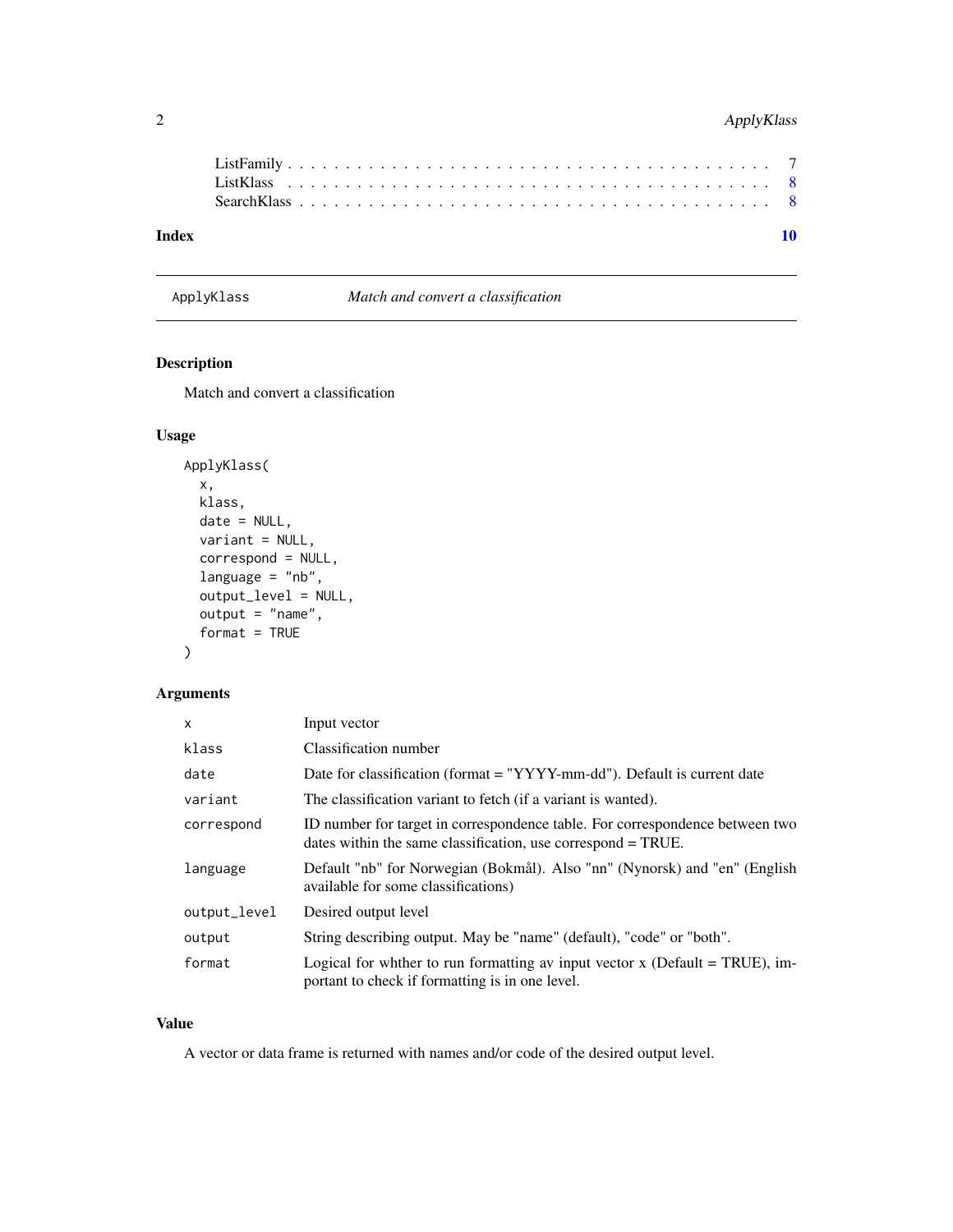#### <span id="page-2-0"></span>CorrespondList 3

#### Examples

```
data(klassdata)
kommune_names <- ApplyKlass(x = klassdata$kommune, klass = 131, language = "en", format=FALSE)
```

| CorrespondList | Correspondence list Print a list of correspondence tables for a given |
|----------------|-----------------------------------------------------------------------|
|                | klass with source and target IDs                                      |

#### Description

Correspondence list Print a list of correspondence tables for a given klass with source and target IDs

#### Usage

```
CorrespondList(klass, date = NULL)
```
#### Arguments

| klass | Classification number                                                    |
|-------|--------------------------------------------------------------------------|
| date  | Date for classification (format = "YYYY-mm-dd"). Default is current date |

#### Value

Data frame with list of correspondence tables, source ID and target ID.

#### Examples

CorrespondList("7")

GetFamily *Identify corresponding family from a classification number*

#### Description

Identify corresponding family from a classification number

#### Usage

GetFamily(klass)

#### Arguments

klass Classification number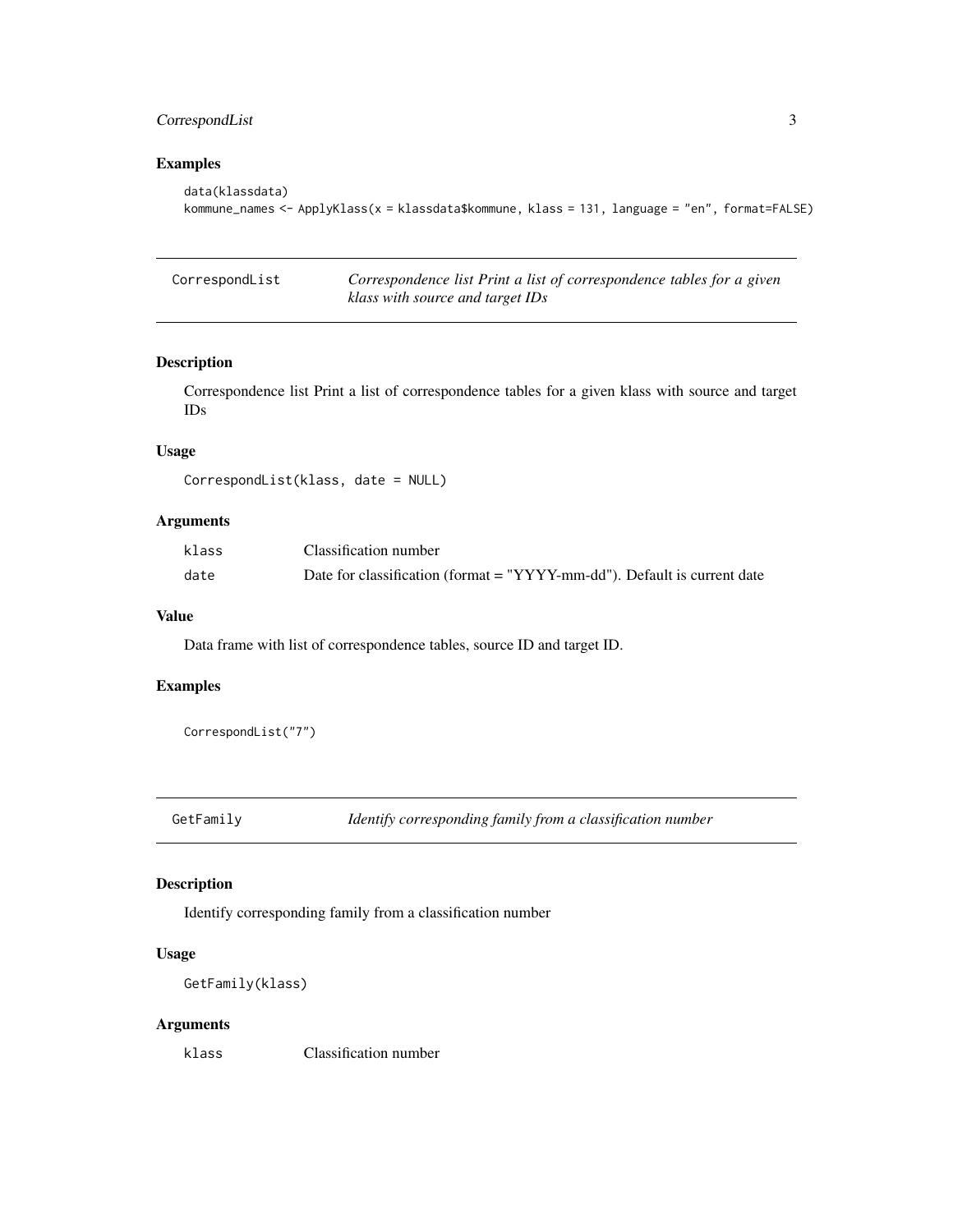#### <span id="page-3-0"></span>Value

Family number

#### Examples

```
GetFamily(klass = 7)
```

| GetKlass | Fetch classification data Fetch Statistics Norway classification data |
|----------|-----------------------------------------------------------------------|
|          | using API                                                             |

#### Description

Fetch classification data Fetch Statistics Norway classification data using API

#### Usage

```
GetKlass(
 klass,
  date = NULL,
 correspond = NULL,
 variant = NULL,
 output_level = NULL,
 language = "nb",output_style = "normal"
)
```
#### Arguments

| klass        | Number/string of the classification ID/number. (use Klass_list() to find this)                                                                                                 |
|--------------|--------------------------------------------------------------------------------------------------------------------------------------------------------------------------------|
| date         | String for the required date of the classification. Format must be "yyyy-mm-dd".<br>For an inverval, provide two dates as a vector. If blank, will default to today's<br>date. |
| correspond   | Number/string of the target correspondence (if a correspondence table is re-<br>quested).                                                                                      |
| variant      | The classification variant to fetch (if a variant is wanted).                                                                                                                  |
| output_level | Number/string specifying the requested hierarchy level (optional).                                                                                                             |
| language     | Two letter string for the requested language output. Default is Bokmål ("nb").<br>Nynorsk ("nn") and English ("en") also available for some classification.)                   |
| output_style | String variable for the output type. Default is "normal". Specify "wide" for a<br>wide formatted table output.                                                                 |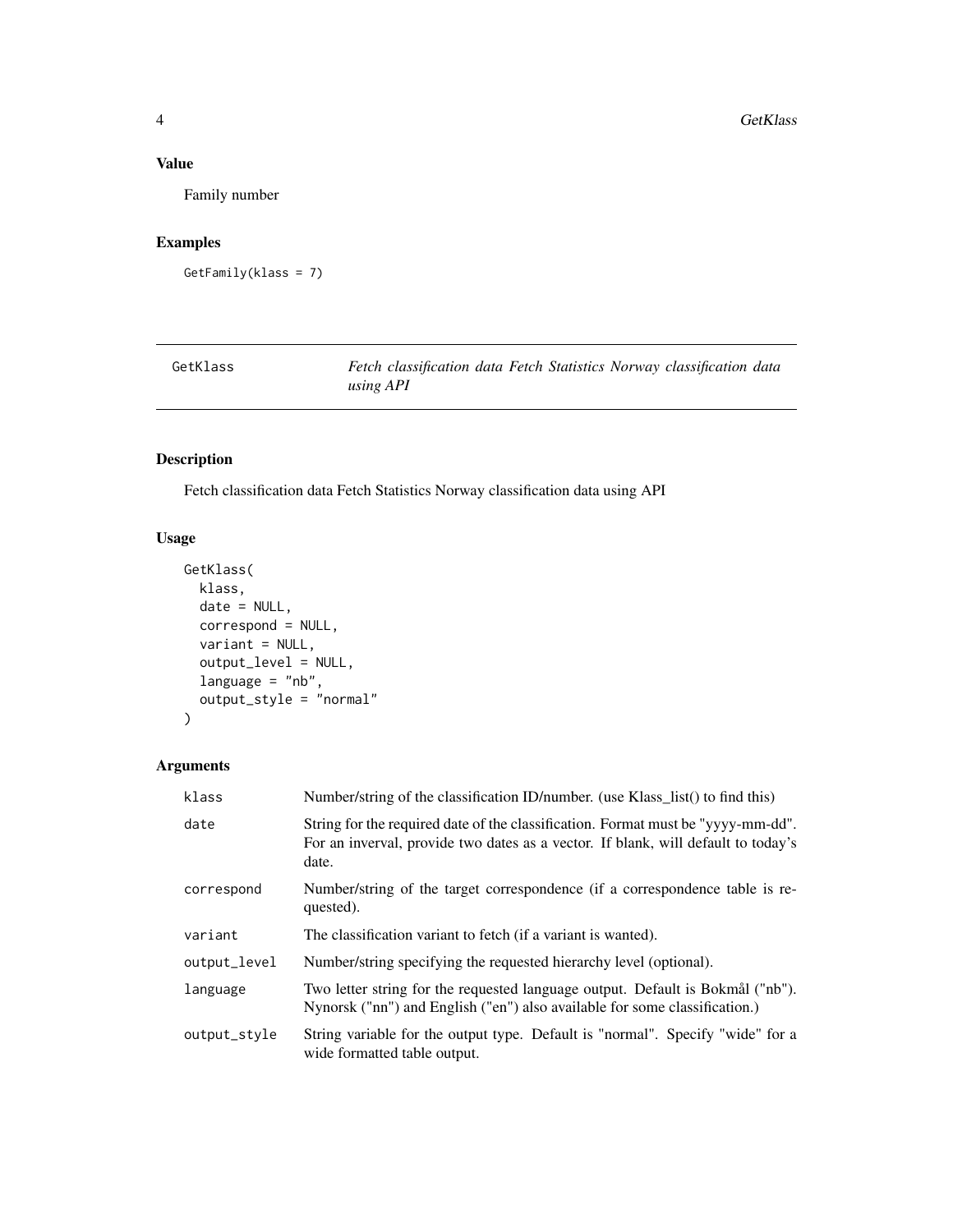#### <span id="page-4-0"></span>GetName 5

#### Value

The function returns a data frame of the specified classification/correspondence table. Output variables include: code, parentCode, level, and name for standard lists. For correspondence tables variables include: sourceCode, sourceName, targetCode and targetName. For time correspondence tables variables include: oldCode, oldName, newCode and newName. For "wide" output, code and name with level suffixes is specified.

#### Examples

```
# Get classification for occupation classifications
head(GetKlass(klass = "7"))
# Get classification for occupation classifications in English
head(GetKlass(klass = "7", language = "en"))
```
GetName *Get the name of a classification version*

#### Description

Get the name of a classification version

#### Usage

```
GetName(version)
```
#### Arguments

version Version number

#### Value

string or vector of strings with name of version

#### Examples

GetName("33")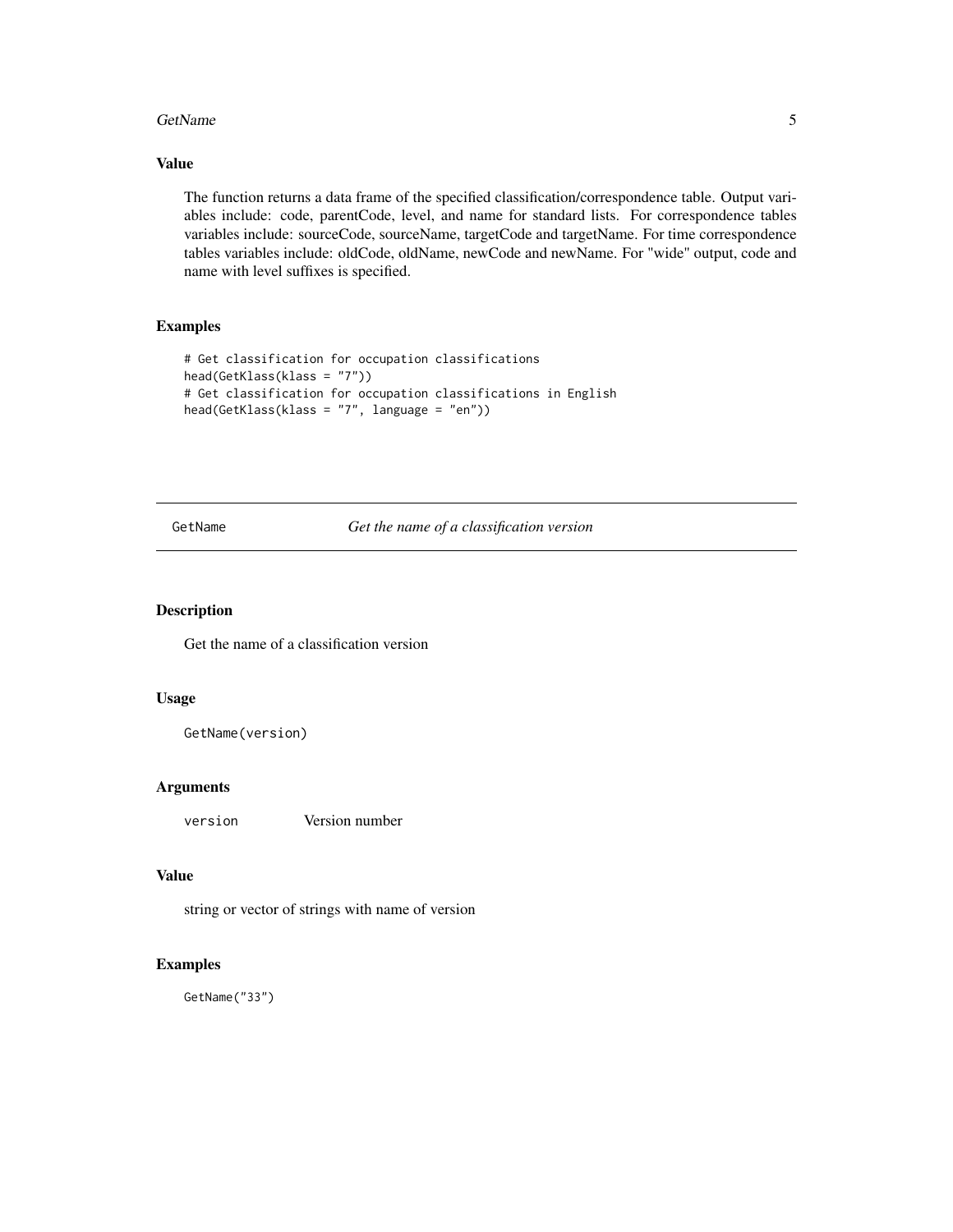<span id="page-5-0"></span>

#### Description

Get version number of a class given a date

#### Usage

```
GetVersion(klass = NULL, date = NULL, family = NULL, klassNr = FALSE)
```
#### Arguments

| klass   | Classification number                                                    |
|---------|--------------------------------------------------------------------------|
| date    | Date for version to be valid                                             |
| family  | Family ID number if a list of version number for all classes is desired  |
| klassNr | True/False for whether to output classification numbers. Default = FALSE |

#### Value

Number, vector or data frame with version numbers and calssification numbers if specified.

#### Examples

GetVersion(7)

klassdata *Testdata for klassR package*

#### Description

A dataset containing variables for testing of Statistics Norways classification API with the klassR package. Some observations are missing or incorrect for testing and demonstrations.

#### Usage

klassdata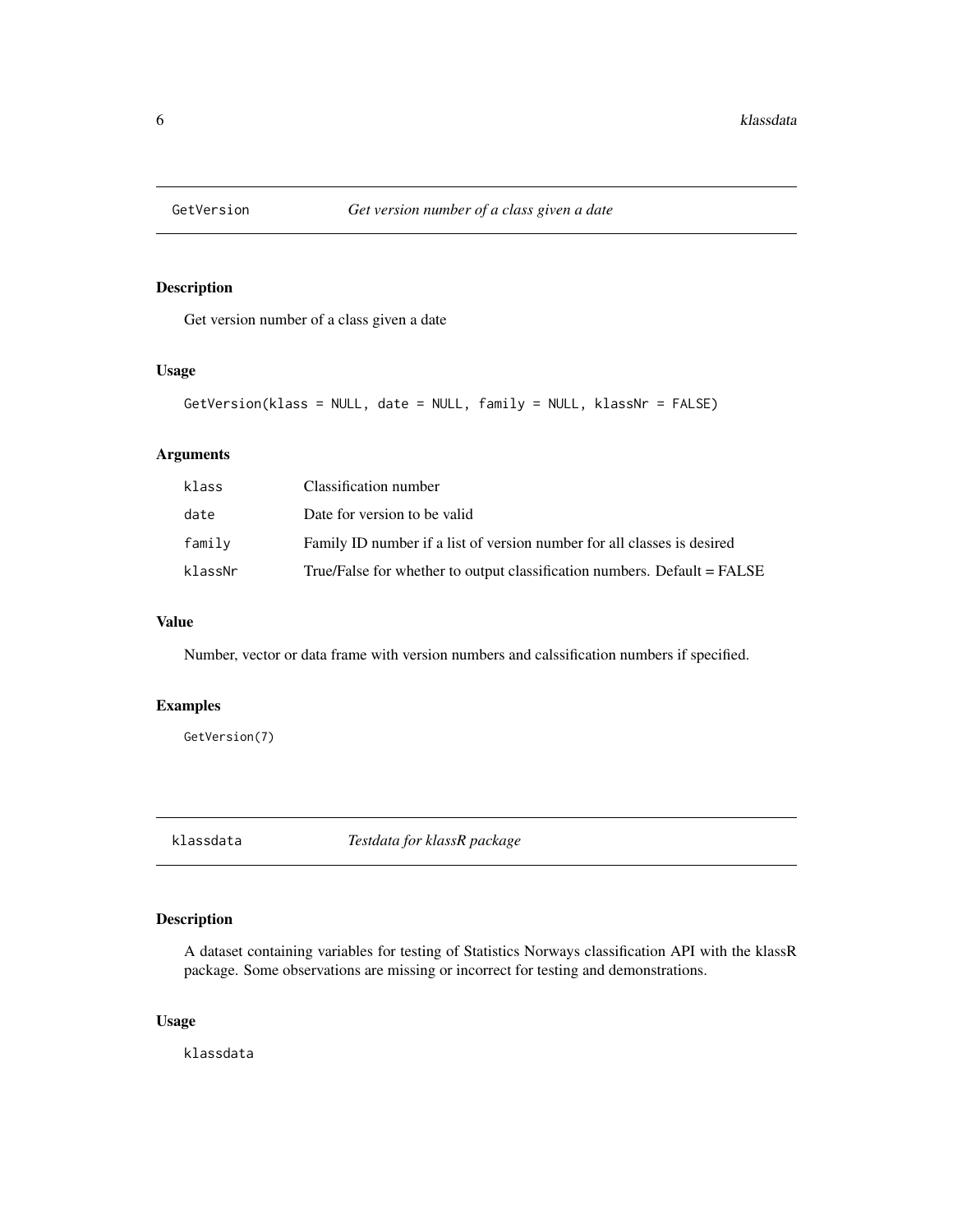#### <span id="page-6-0"></span>ListFamily 7

#### Format

A data frame containing 100 rows and 7 variables:

- ID Identification number
- sex 1/2 variable for sex
- education 4-digit number for education standard ISCED97 (level and subject area) NUS (klass = 66) 2015.01.01

kommune 4-digit code for Norwegian municipality (klass = 131). Based on 2015.01.01

kommune2 Numeric variable for Norwegian municipality with dropped leading zero's for testing (klass = 131). Based on 2015.01.01

nace5 5-digit code for industry (NACE). Based on 01.01.2015 standard industry codes (klass = 7)

occupation 4-digit occupation codes using standard for STYRK-08 (klass = 7) 2015.01.01

ListFamily *Classification family list Print a list of all families and the number of classifications in each*

#### Description

Classification family list Print a list of all families and the number of classifications in each

#### Usage

```
ListFamily(family = NULL, codelists = FALSE, language = "nb")
```
#### Arguments

| family    | Input family ID number to get a list of classifications in that family                                               |
|-----------|----------------------------------------------------------------------------------------------------------------------|
| codelists | True/False for whether to include codelists. Default = FALSE                                                         |
| language  | Two letter string for the requested language output. Default is Bokmål ("nb").<br>Nynorsk ("nn") and English ("en"). |

#### Value

dataset containing a list of families

#### Examples

ListFamily(family = 1)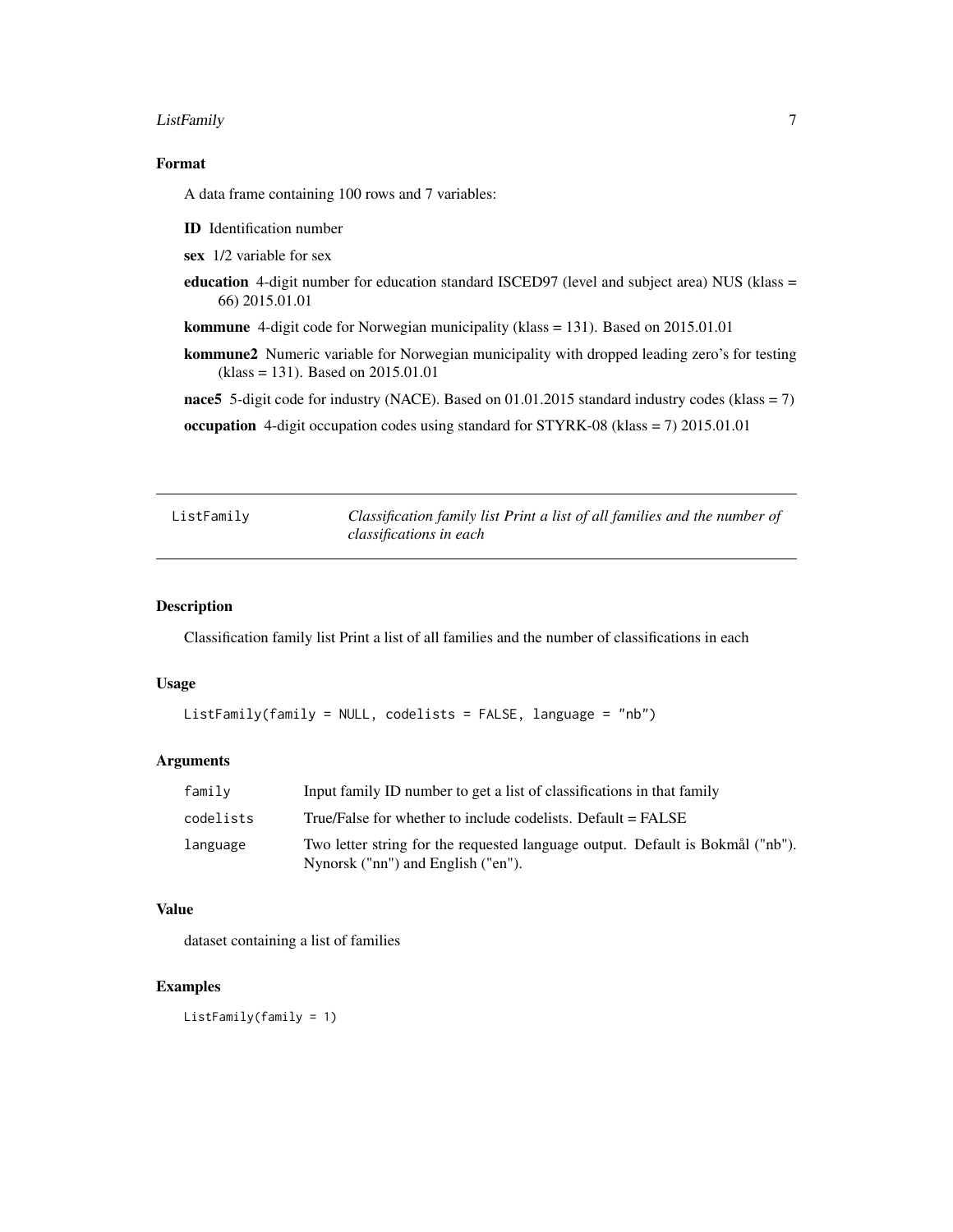<span id="page-7-0"></span>

#### Description

Classification list Get a full list of all classifications and codelists

#### Usage

```
ListKlass(codelists = FALSE, language = "nb")
```
#### Arguments

| codelists | True/False for whether to include codelists. Default = FALSE                   |
|-----------|--------------------------------------------------------------------------------|
| language  | Two letter string for the requested language output. Default is Bokmål ("nb"). |
|           | Nynorsk ("nn") and English ("en").                                             |

#### Value

A data frame containing a full list of classifications. The data frame includes the classification name, number, family and type.

#### Examples

head(ListKlass(codelists = TRUE))

SearchKlass *Search Klass*

#### Description

Search Klass

#### Usage

```
SearchKlass(query, codelists = FALSE, size = 20)
```
#### Arguments

| query     | String with key word to search for                           |
|-----------|--------------------------------------------------------------|
| codelists | True/False for whether to include codelists. Default = FALSE |
| size      | The number of results to show. Default $= 20$ .              |

#### Value

Data frame of possible classifications that match the query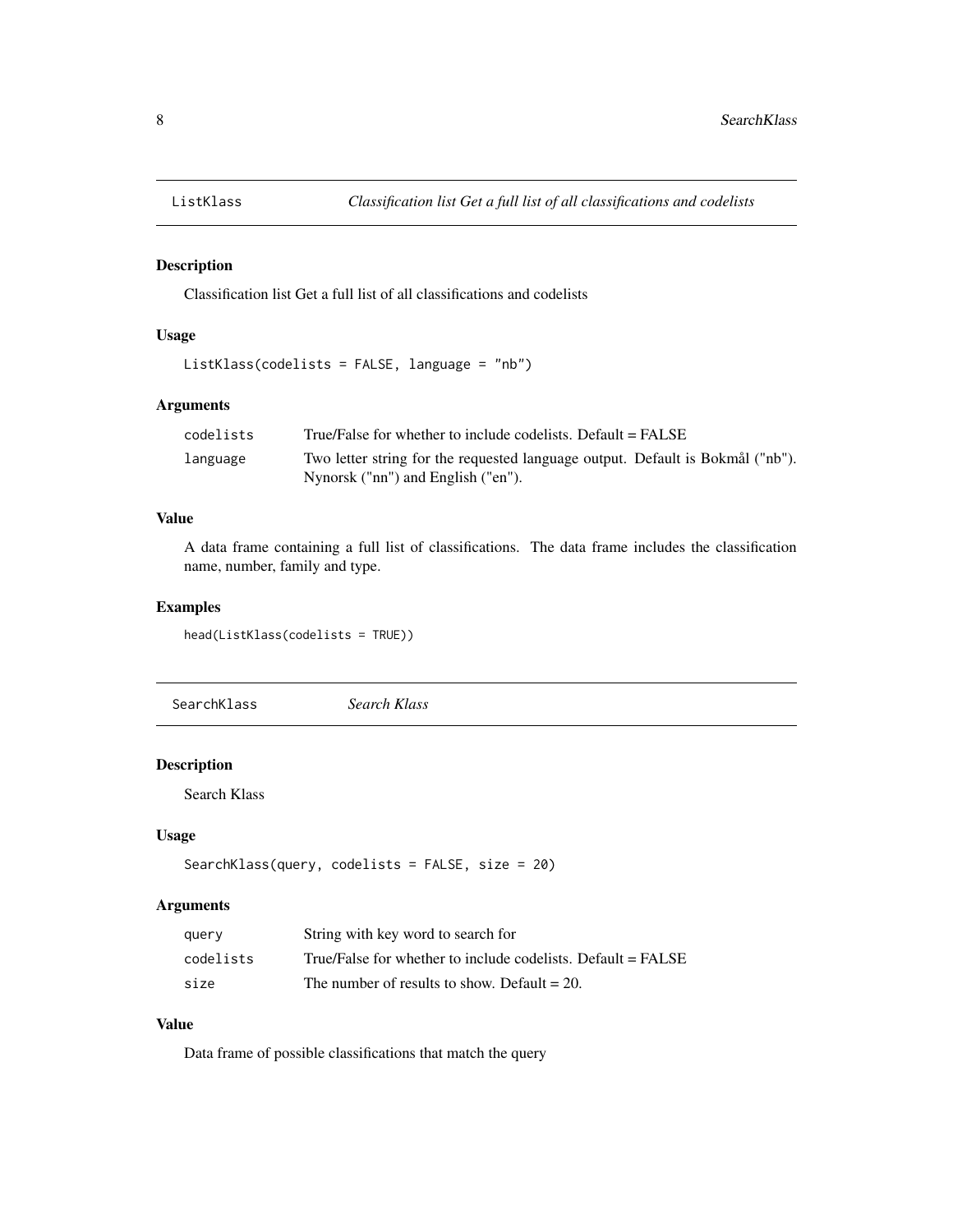#### SearchKlass

#### Examples

SearchKlass("occupation")